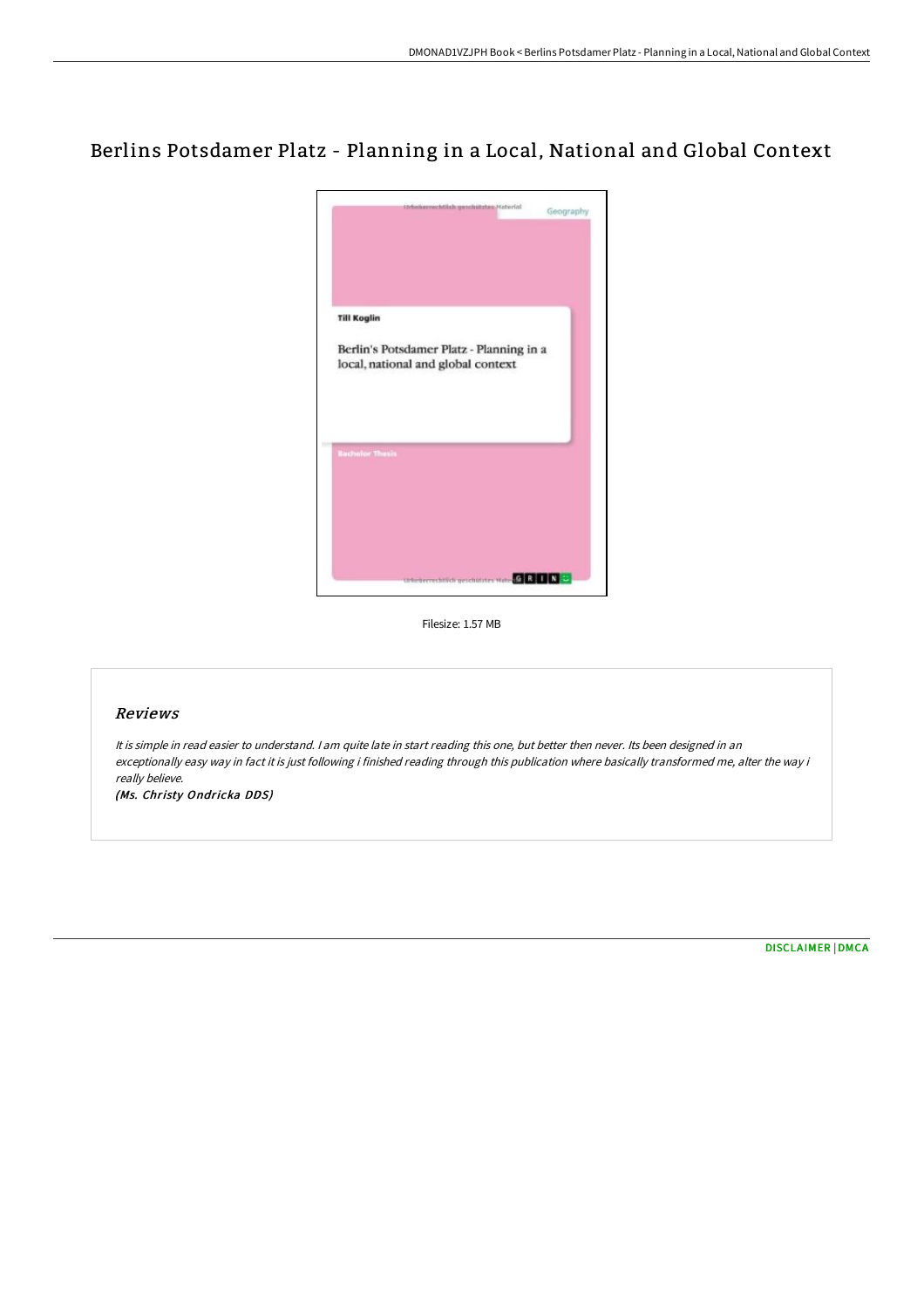## BERLINS POTSDAMER PLATZ - PLANNING IN A LOCAL, NATIONAL AND GLOBAL CONTEXT



GRIN Verlag. Paperback. Book Condition: New. Paperback. 60 pages. Dimensions: 8.3in. x 5.8in. x 0.1in.Bachelor Thesis from the year 2007 in the subject Geography Earth Science - Demographics, Urban Management, Planning, grade: High Pass, Lunds Universitt (Institut fr Kulturgeographie und Wirtschaftsgeographie), 39 entries in the bibliography, language: English, abstract: The move of the capital city from Bonn to Berlin in Germany was highly debated in both the daily press and in the academic world after the Berlin Wall came down in 1989. Germany was reunified and somehow a new country. The building of the new German capital Berlin is also strongly discussed. Berlin became a place for renewal and city development. During the 1990s and in the beginning of the new millennium Berlin went through many different development projects like the renewal of the Friedrichstrae in East Berlin and the development of the newold government quarter (Regierungsviertel). The Potsdamer Platz is just another place of the places discussed in Germany. The case of Berlin as a new German identity or the face of a newly reunified Germany, features prominently in different academic journals. Despite that is the issue of peoples identification with places and the identity of space along with gentrification and planning are issued in some theoretical discussions through out the academic world. Identity, power and public places along with planning are issues that are very important, when it comes to Berlin and the new Germany. Berlins development is very interesting to analyse, because Berlin and the development or redevelopment deals with different aspects of Germanys history as well as with economic or social aspects. The decision of the German government to move the German capital from Bonn to Berlin was very important for Berlins development as the newold capital city of Germany and the federal government invested heavily...

B Read Berlins [Potsdamer](http://albedo.media/berlins-potsdamer-platz-planning-in-a-local-nati.html) Platz - Planning in a Local, National and Global Context Online E Download PDF Berlins [Potsdamer](http://albedo.media/berlins-potsdamer-platz-planning-in-a-local-nati.html) Platz - Planning in a Local, National and Global Context